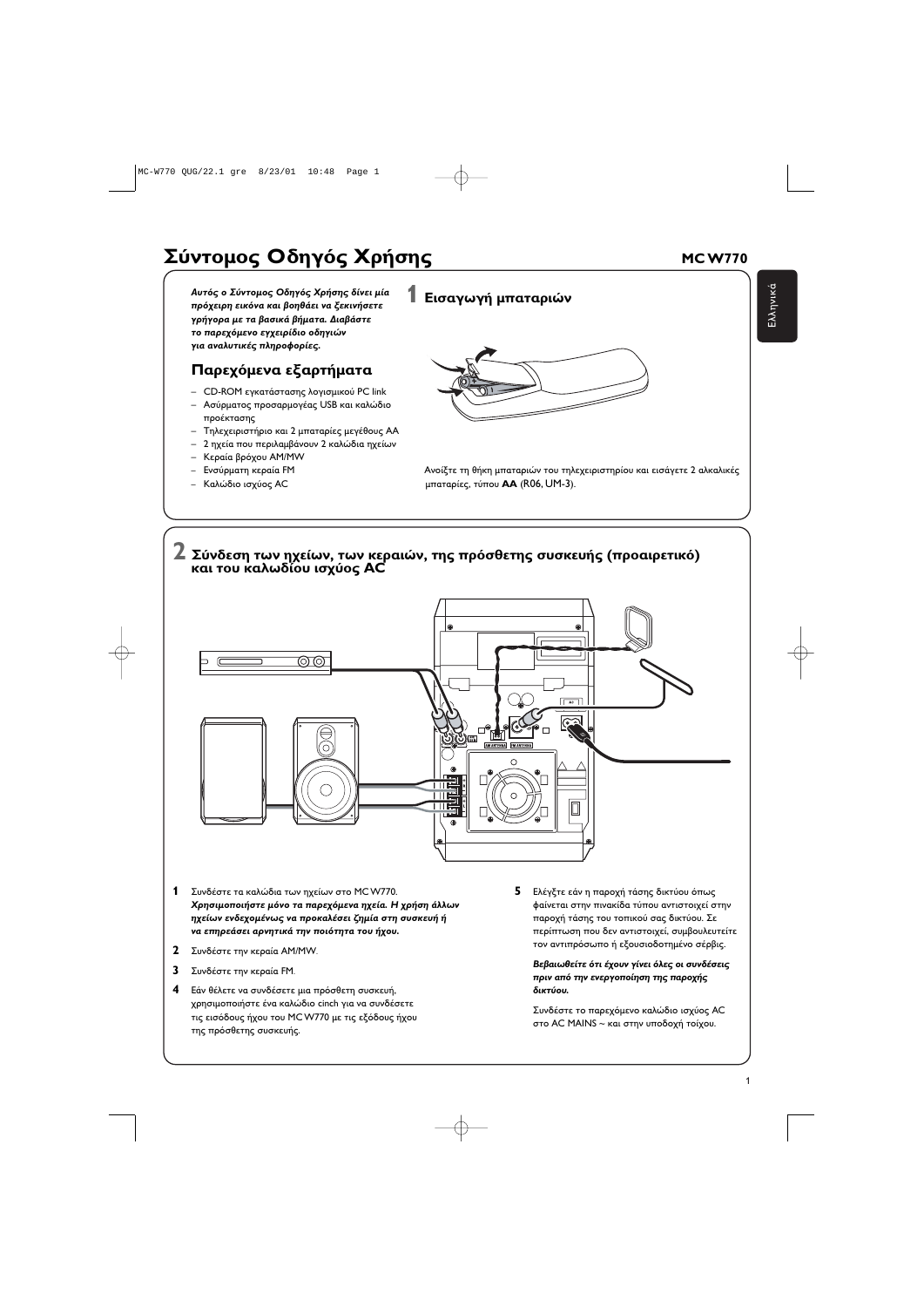2

Πατήστε CD στο τηλεχειριστήριο. Μετά πατήστε **MI** για έναρξη αναπαραγωγής.



Πατήστε σε ένα από τα κλειδιά του δίσκου CD 1, CD 2, CD 3, CD 4, ή CD 5 στο τηλεχειριστήριο για αναπαραγωγή του επιθυμητού δίσκου στο επιλεγμένο συρτάρι.



# $\overline{\mathbf{3}}$  Εγκατάσταση δέκτη

- 1 Όταν το καλώδιο ισχύος AC συνδεθεί για πρώτη φορά στην υποδοχή τοίχου, εμφανίζονται TUNER και AUTO INSTALL -PRESS PLAY.
- **2** Πατήστε ▶ΙΙ στη συσκευή για να αποθηκεύσετε όλους τους διαθέσιμους ραδιοφωνικούς σταθμούς αυτόματα.
	- → Ξεκινάει η αυτόματη αναζήτηση και η αποθήκευση. Μόλις ολοκληρωθούν, αναπαράγεται ο τελευταίος αποθηκευμένος ραδιοφωνικός σταθμός.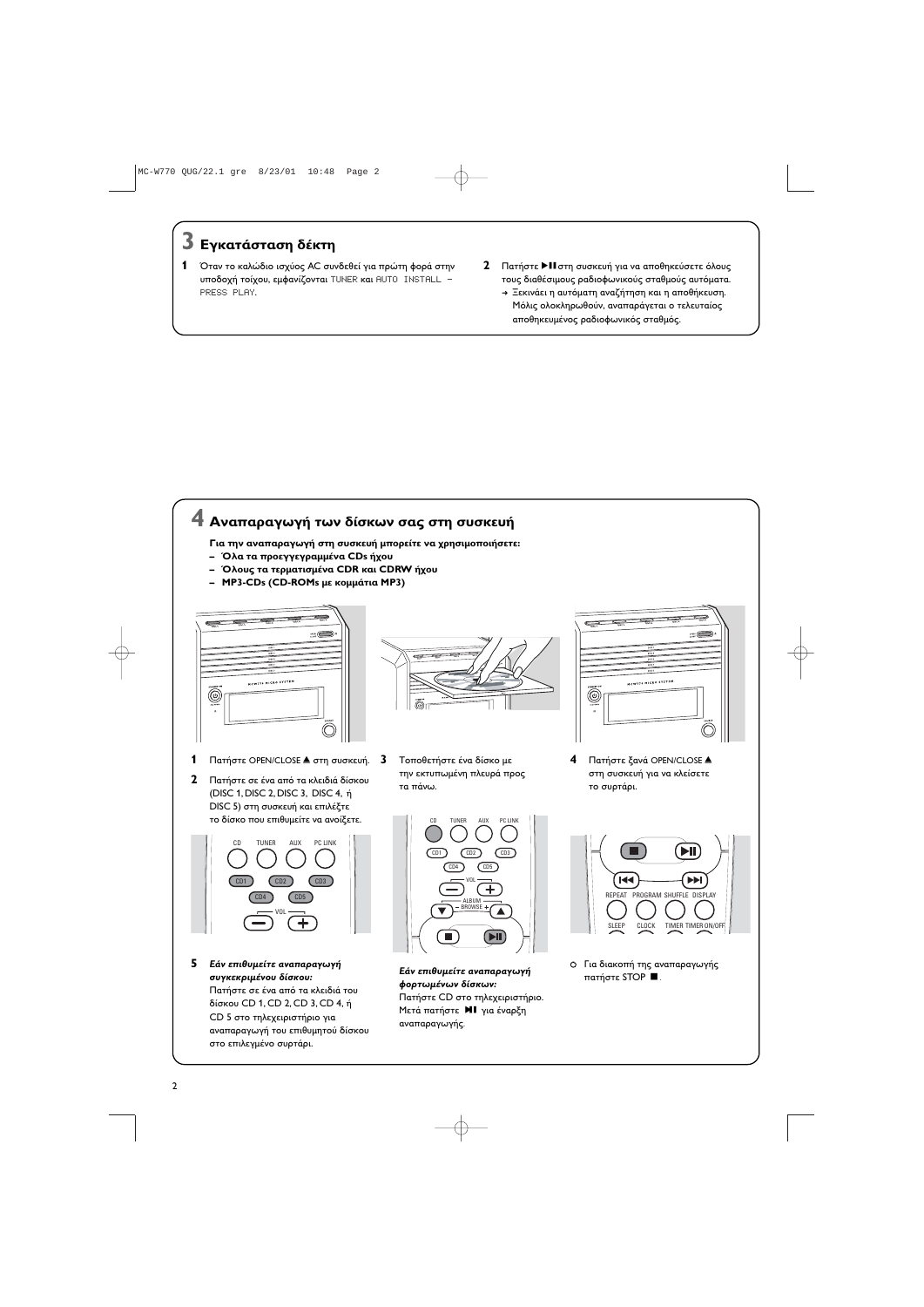MC-W770 QUG/22.1 gre 8/23/01 10:48 Page 3



# $\overline{\mathbf{5}}$  Εγκατάσταση της ασύρματης σύνδεσης στον Η/Υ σας

Απαιτήσεις συστήματος Η/Υ:

- Windows 98SE/ME/2000/XP
- Pentium Class με επεξεργαστή 350MHz ή  $\blacksquare$ μεγαλύτερο
- 128MB RAM ή μεγαλύτερο
- Οδηγός δίσκου CD-ROM
- Θύρα USB
- Χωρητικότητα σκληρού δίσκου: 100 MB για το λογισμικό

#### Μην συνδέετε αμέσως τον ασύρματο προσαρμογέα USB! Κατά τη διάρκεια της εγκατάστασης θα σας ζητηθεί να τον συνδέσετε.

Αν υπάρχει Τείχος Προστασίας ενεργοποιημένο στον ΗΥ σας, παρακαλούμε να το απενεργοποιήσετε κατά τη διάρκεια της εγκατάστασης.

Κλείστε όλες τις σύνδεσης στο Internet και εφαρμογές προτού της εγκατάστασης.



 $\overline{CD3}$ 

 $\overline{CD5}$ 

 $\sqrt{+}$ 

 $\overline{CD2}$ 

- 1 Τοποθετήστε τη συσκευή όσο πιο κοντά γίνεται στον Η/Υ.
- 2 Ενεργοποιήστε τον Η/Υ σας και εισάγετε τη δισκέτα εγκατάστασης.

Σημείωση: μην χρησιμοποιείτε το Φ εικονίδιο, το οποίο θα εμφανιστεί στην οθόνη του Η/Υ κατά τη διάρκεια της εγκατάστασης.

- 3 Ο οδηγός εγκατάστασης θα εμφανιστεί αυτόματα. Σε περίπτωση που δεν εμφανιστεί, πηγαίνετε στον οδηγό δίσκου CD-ROM στην Εξερεύνηση των Windows και κάντε διπλό κλικ στο setup\_.exe. Στη συνέχεια, σύμφωνα με τα ακόλουθα:
	- Επιλέξτε τη γλώσσα που επιθυμείτε από τη λίστα.
	- Επιλέξτε Installation Software και μετά επιλέξτε Quick Installation και κάντε κλικ στο Install.
- Στη συνέχεια, ακολουθήστε τα βήματα εγκατάστασης που προτείνονται από την οθόνη για να εγκαταστήσετε τον ασύρματο οδηγό προσαρμογέα USB, το λογισμικό Philips Media Manager και την εγκατάσταση δικτύου. Σημείωση: Τα Windows ενδέχεται να εμφανίσουν ένα μήνυμα προειδοποίησης ότι ο οδηγός δεν είναι εγκεκριμένος από τη Microsoft (το μήνυμα διαφέρει ανάλογα με την έκδοση των Windows). Αγνοήστε το μήνυμα και συνεχίστε με την εγκατάσταση.
- 4 Ενεργοποιήστε τη συσκευή και πατήστε PC LINK Ω».
- $\mathsf S$  Κατά την εγκατάσταση δικτύου θα σας ζητηθεί να μεταβείτε σε τρόπο λειτουργίας εγκατάστασης: πατήστε και κρατήστε πατημένο το PC LINK  $\Box$ <sup>31</sup> για 5 δευτερόλεπτα.
	- > Εμφανίζεται PC LINK και το κυλάει INSTALLING. Η συσκευή αναζητά μία σύνδεση με τον Η/Υ.

Όταν η εγκατάσταση ολοκληρωθεί με επιτυχία: > Εμφανίζονται PC LINK και COMPLETED.

### Ο Αναπαραγωγή της μουσικής σας συλλογής από τον Η/Υ μέσω της συσκευής

| PC LINK<br>AUX<br>CD<br>TUNER<br>CD <sub>2</sub><br>CD <sub>3</sub><br>CD<br>CD <sub>5</sub><br>CD<br>$-v_{0L}$ - |  |
|-------------------------------------------------------------------------------------------------------------------|--|
| VOI                                                                                                               |  |

Παρεχόμενος ασύρματοι

**προσαρμογέας USB** 

1 Προσθέστε στο Philips Media Manager φακέλους και αρχεία σας μουσικής MP3, κατά την εγκατάσταση του Philips Media Manager ή μετά. Θα υπάρχει δυνατότητα πρόσβασης από MCW770 μόνο στους φακέλους και τα αρχεία που μπορείτε να δείτε στο Philips Media Manager.

- 2 Βεβαιωθείτε ότι ο Η/Υ σας είναι ενεργοποιημένος.
- 3 Πατήστε PC LINK Ω<sup>η</sup> για να επιλέξετε τον Η/Υ ως πηγή.
	- Μόλις πραγματοποιηθεί η σύνδεση:



- Εμφανίζεται το PC LINK και κυλάει το όνομα του κομματιού.
- Πατήστε **MI** για έναρξη της αναπαραγωγής.
	- $\rightarrow$ Εμφανίζεται PC LINK και κυλάει το όνομα του κομματιού.
	- $\rightarrow$ Εμφανίζεται PC LINK και ο χρόνος αναπαραγωγής που έχει διανυθεί.

 $\overline{\mathbf{3}}$